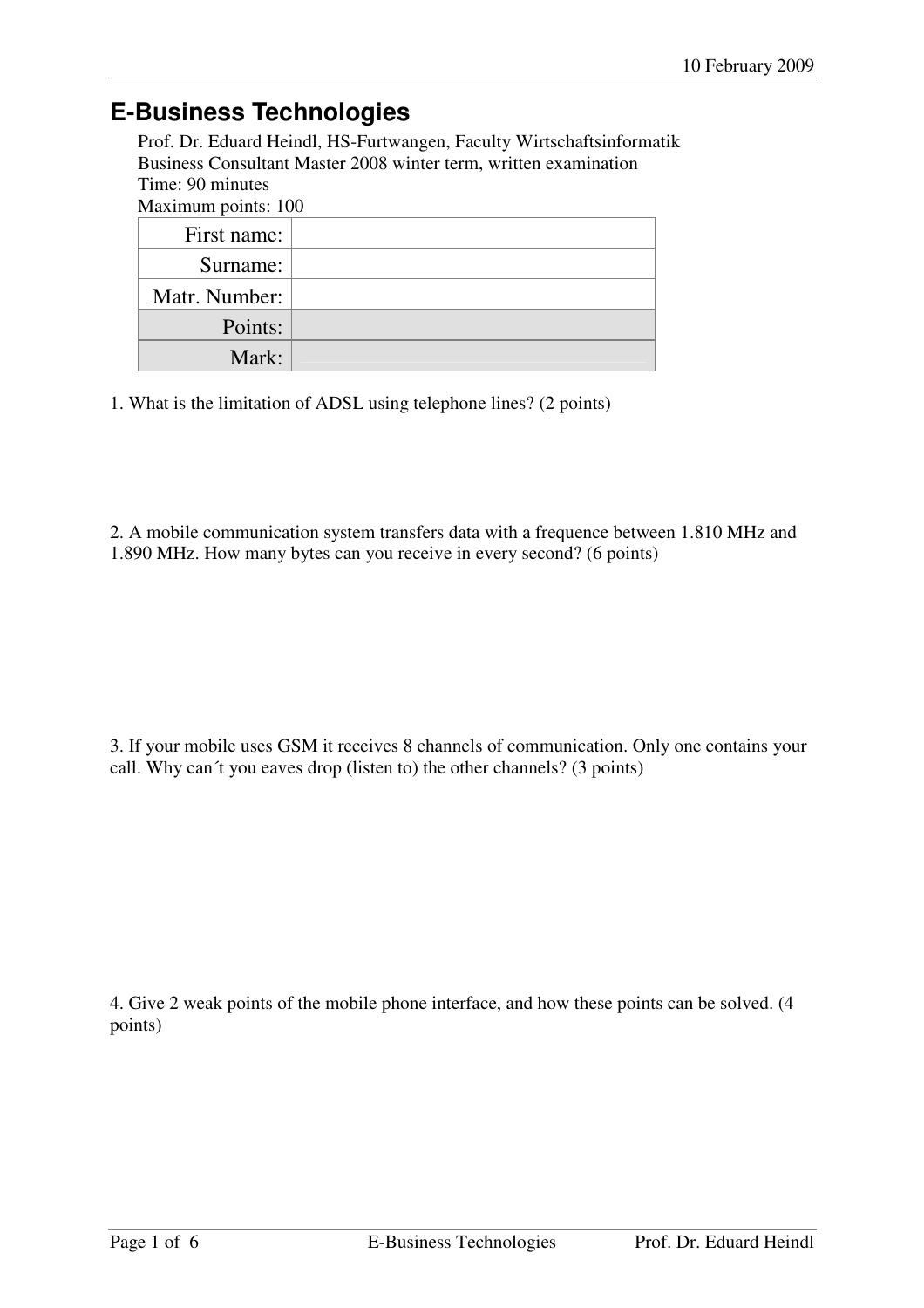5. The UMTS uses vectors with 2kbit/sec, how many vectors are necessary for a telephone call? (Only short description) (3 points)

6. How is it possible to detect errors during a data transmision using a hash code? (6 points)

7. A user requests the domain www.hs-furtwangen.de, describe the way, how the IP address is detected by the network layer? (6 points)

8. Name two disadvantages of POP3. (2 points)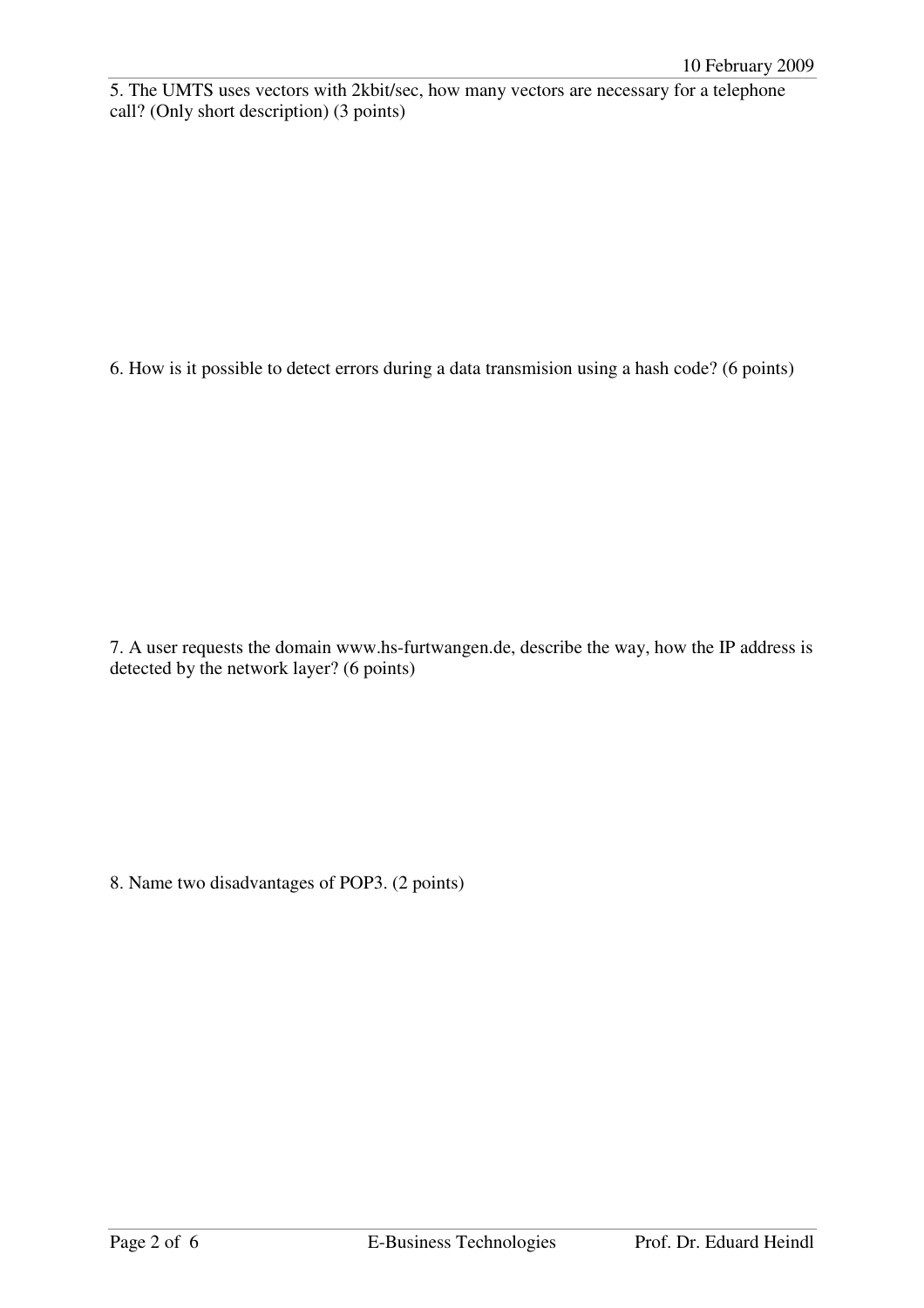9. Draw a simple proxy server logic for caching web objects. (9 points)

10. What protocol uses a webclient to call the webserver? (2 points)

11. Which keys are exchanged during a SSL session? (6 points)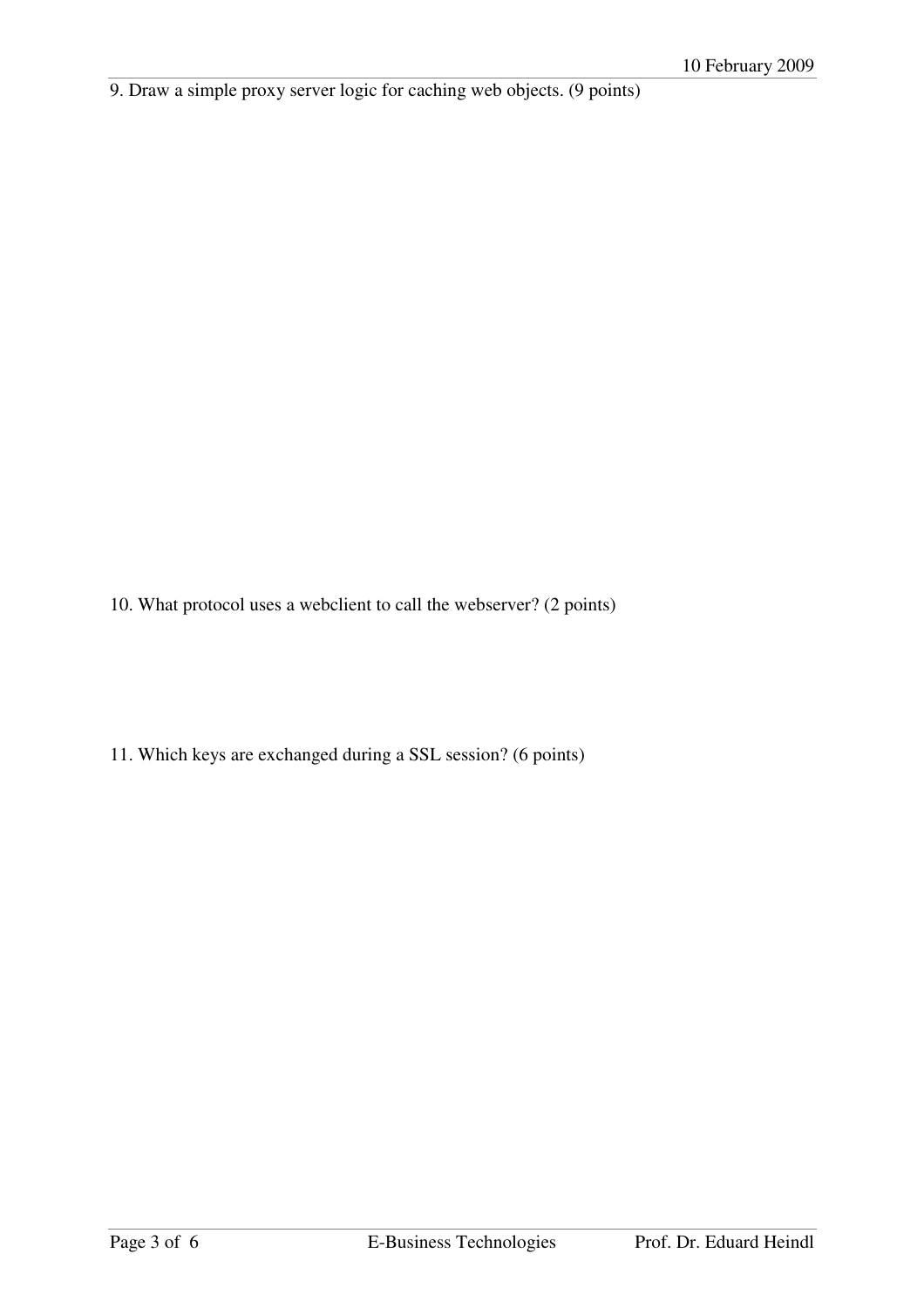12. Name 4 advantages of internet marketing. (4 points)

13. Draw the basic HTML tree. (6 points)

14. Youtoube is often called a Web 2.0 website, give good arguments for this statement. (5 points)

15. What are the relevant parts of the AJAX technologie? (3 points)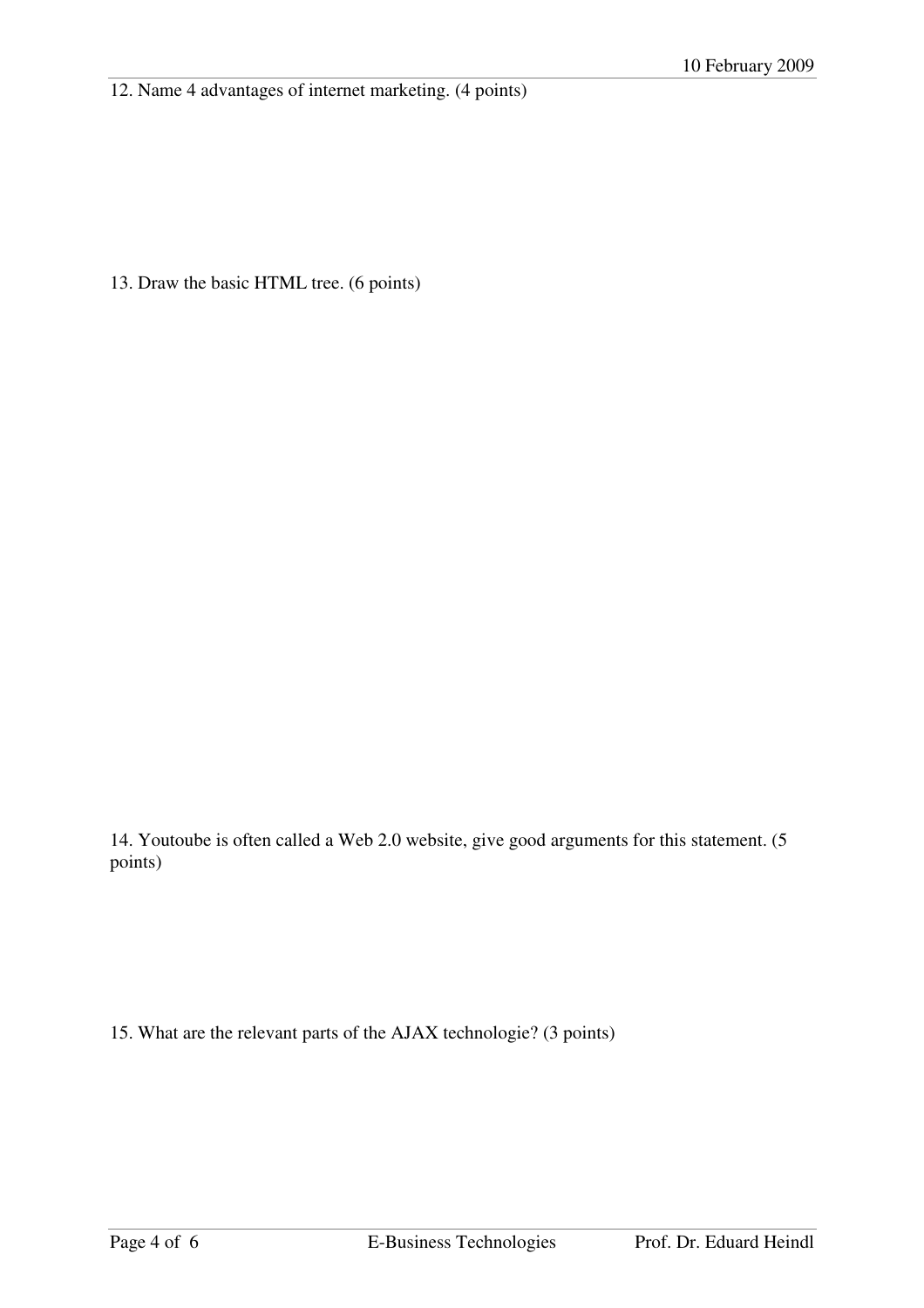16. Why do most web domains begin with "www."? (3 points)

17. Name two relevant open source products? (2 points)

18. Which technology can you use to display HTML documents on different output devices like printer, mobile device, ...? (3 points)

19. Give the 3 types of charging methods used in digital payment. (6 points)

20. The price of data storage devices drops since 50 years. What type of trend is that and how can you present this in a graph? (6 points)